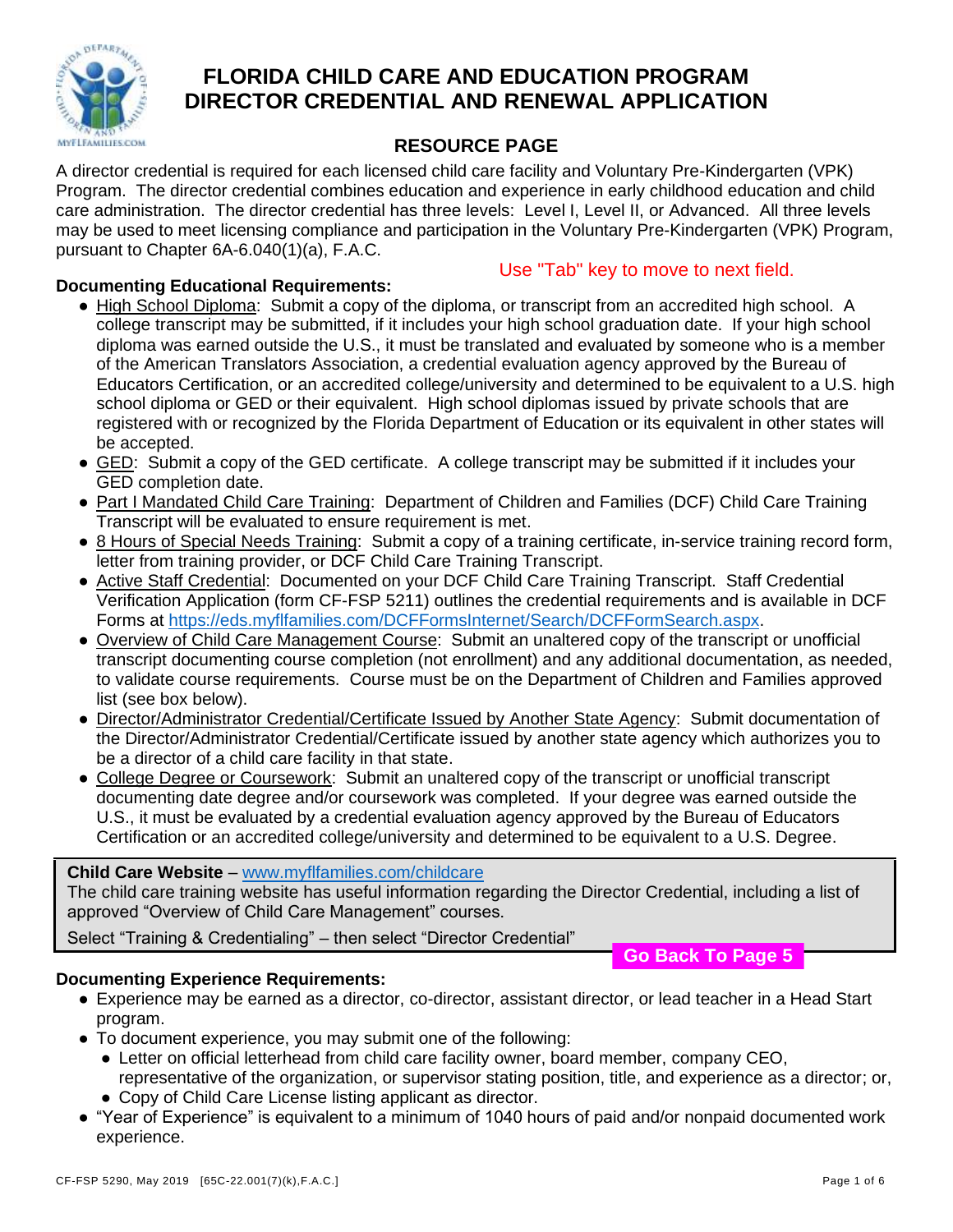

# **FLORIDA CHILD CARE AND EDUCATION PROGRAM DIRECTOR CREDENTIAL AND RENEWAL APPLICATION Clear**

| FOR OFFICIAL USE ONLY |
|-----------------------|
| Date                  |
| Processed:            |
| Processed             |
| Bv:                   |
|                       |
| Date:                 |

This application is used for initial director credential verification and renewal, pursuant to s. 402.305(2), Florida Statutes.

Please complete all the required sections and submit the application, with documentation, to:

**ONLINE:** Upload documents via the Credential Application Portal on your Child Care Training System Student Account at [https://training01](https://training01-dcf.myflorida.com/studentsite/admin/login.jsf) [dcf.myflorida.com/studentsite/admin/login.jsf](https://training01-dcf.myflorida.com/studentsite/admin/login.jsf)

#### **MAIL:**

Florida Department of Children and Families Child Care Program Office – Credential Unit 2415 North Monroe St., Suite 400, Room N216 Tallahassee, Florida 32303-4190

| <b>Section 1</b>                                                                                                                                                                                                 | Candidate Information (all applicants must complete):                                                                                                                                                                                                                          |                                              |                                          |  |
|------------------------------------------------------------------------------------------------------------------------------------------------------------------------------------------------------------------|--------------------------------------------------------------------------------------------------------------------------------------------------------------------------------------------------------------------------------------------------------------------------------|----------------------------------------------|------------------------------------------|--|
| Last Name                                                                                                                                                                                                        | <b>First Name</b>                                                                                                                                                                                                                                                              | МI                                           | DCF Student ID/Last 5 Digits of SSN*     |  |
| Mailing Address:                                                                                                                                                                                                 |                                                                                                                                                                                                                                                                                |                                              |                                          |  |
| City:                                                                                                                                                                                                            | State:                                                                                                                                                                                                                                                                         | Zip Code:                                    | County:                                  |  |
| Email Address:                                                                                                                                                                                                   |                                                                                                                                                                                                                                                                                |                                              |                                          |  |
| Date of Birth:                                                                                                                                                                                                   | Home Telephone:<br>(including area code)                                                                                                                                                                                                                                       | Business Telephone:<br>(including area code) | If applicable,<br>enter extension number |  |
|                                                                                                                                                                                                                  | <b>ATTESTATION</b>                                                                                                                                                                                                                                                             |                                              |                                          |  |
| I hereby attest that all information pertaining to this application is true, correct, and complete. I<br>understand if any of the information provided is found to be false, the verification will be rescinded. |                                                                                                                                                                                                                                                                                |                                              |                                          |  |
|                                                                                                                                                                                                                  | Signature of Applicant                                                                                                                                                                                                                                                         |                                              | Date of Application                      |  |
|                                                                                                                                                                                                                  | *The department is requesting the last 5 digits of your social security number, but you are not required to provide it under the law.<br>However, providing the last 5 digits of your social security number will assist the department in processing your application quickly |                                              |                                          |  |

However, providing the last 5 digits of your social security number will assist the department in processing your application quickly and determining your eligibility faster and more accurately. Social security numbers are used by the department for identity verification only. You may use your Department of Children and Families Student ID found on your Child Care Training Tran script.

To review information regarding the director credential and additional resources available. **Go To Page 1**

Go To Page 3 If you are submitting your application for your **initial** director credential. **Go To Page 3**

Go To Page 5 If you are **renewing** your director credential.

**Incomplete applications will only be retained for 3 months from the date of receipt.**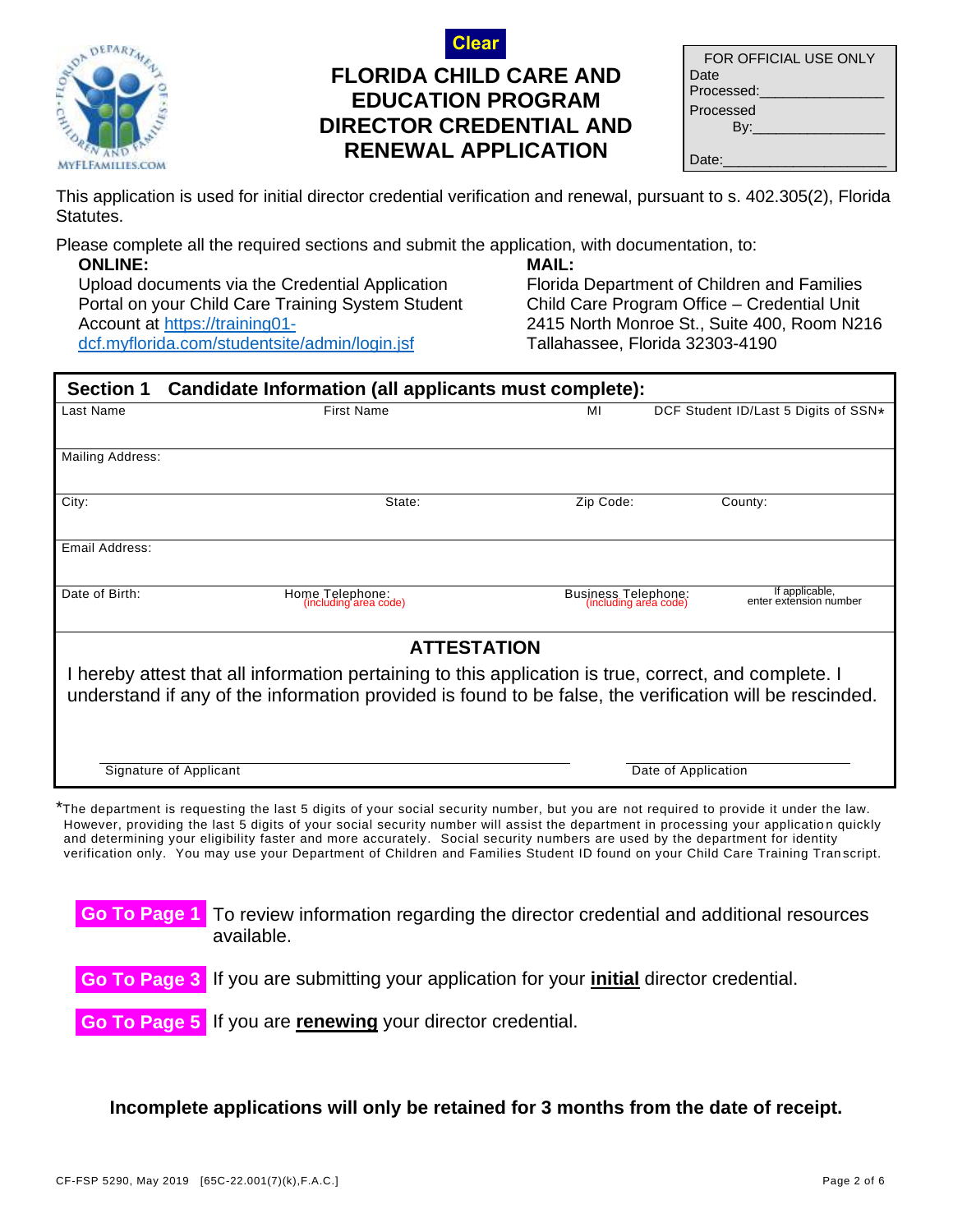#### **INITIAL DIRECTOR CREDENTIAL**  Provide all the documentation to support **Section 2:**

|            | <b>I</b> TOYING all the documentation to support <b>occiton z</b> .                                                                                                                                                                                                                                                                                                                                                                                                        |
|------------|----------------------------------------------------------------------------------------------------------------------------------------------------------------------------------------------------------------------------------------------------------------------------------------------------------------------------------------------------------------------------------------------------------------------------------------------------------------------------|
|            | <b>Section 2 Core Requirements:</b><br>• Documentation must be provided to show completion of all requirements below.<br>• Child Care Training Transcript will be used to document Part I Child Care Training and Staff<br>Credential.                                                                                                                                                                                                                                     |
|            | If your high school diploma was earned outside the U.S., it must be translated and evaluated by someone<br>who is a member of the American Translators Association, an approved credential evaluation agency<br>approved by the Bureau of Educators Certification, or an accredited college/university and must be<br>determined to be equivalent to a U.S. High School Diploma or G.E.D. or their equivalent.                                                             |
|            | Check the box if documentation provided. Press space bar once to<br>High School Diploma or G.E.D.<br>check a box; press space bar once to uncheck a checked box.<br>30 Hour Part I Department of Children and Families' Introductory Child Care Training.<br><b>SCHOOL-AGE APPLICANTS</b> may substitute training for Child Growth and Development and<br>Behavioral Observation and Screening pursuant to Section 4.5 of the School-Age Child Care<br>Licensing Handbook. |
|            | At least eight hours of in-service training regarding children with disabilities. The Department<br>of Children and Families' Special Needs Appropriate Practice course will meet this requirement.<br>Active Staff Credential Verification (form CF-FSP 5211), excluding Employment History<br>Recognition Exemption [available in DCF Forms at<br>https://eds.myflfamilies.com/DCFFormsInternet/Search/DCFFormSearch.aspx].                                              |
| <b>See</b> |                                                                                                                                                                                                                                                                                                                                                                                                                                                                            |
|            | Instructions here Provide all the documentation to support one of the following (Section 3, 4, or 5):                                                                                                                                                                                                                                                                                                                                                                      |
|            | <b>Section 3 Level I Requirements:</b>                                                                                                                                                                                                                                                                                                                                                                                                                                     |
|            | • Completion of an approved "Overview of Child Care Management" course offered through<br>accredited vocational-technical schools, community colleges, colleges and universities as<br>documented on an educational transcript.<br><b>OR</b>                                                                                                                                                                                                                               |
|            | • A Director/Administrator Credential/Certificate that has been issued by another state agency<br>which authorizes that individual to be a director of a child care facility in that state, subject to<br>approval by the Department of Children and Families. Third party issuances of<br>credentials/certificates will not be accepted.                                                                                                                                  |
|            | Name of Approved Overview of Child Care Management Training Provider<br><b>Issue Date</b>                                                                                                                                                                                                                                                                                                                                                                                  |
|            |                                                                                                                                                                                                                                                                                                                                                                                                                                                                            |
|            | List of approved programs may be found at www.myflfamilies.com/childcare; select "Training & Credentialing" and then "Director Credential."                                                                                                                                                                                                                                                                                                                                |
|            |                                                                                                                                                                                                                                                                                                                                                                                                                                                                            |
|            | <b>Section 4 Level II Requirements:</b><br>• Completion of an approved "Overview of Child Care Management" course offered through<br>accredited vocational-technical schools, community colleges, colleges and universities as<br>documented on an educational transcript.<br><b>Go Back To Page 2</b><br><b>OR</b>                                                                                                                                                        |
|            | • A Director/Administrator Credential/Certificate that has been issued by another state agency<br>which authorizes that individual to be a director of a child care facility in that state, subject to<br>approval by the Department of Children and Families. Third party issuances of<br>credentials/certificates will not be accepted.<br><b>AND</b>                                                                                                                    |
|            | • Minimum of one-year experience as an on-site child care director in a licensed child care<br>facility or a child care facility legally exempt from licensure.                                                                                                                                                                                                                                                                                                            |
|            | Name of Approved Overview of Child Care Management Training Provider<br><b>Issue Date</b>                                                                                                                                                                                                                                                                                                                                                                                  |

List of approved programs may be found at [www.myflfamilies.com/childcare;](http://www.myflfamilies.com/childcare) select "Training & Credentialing" and then "Director Credential."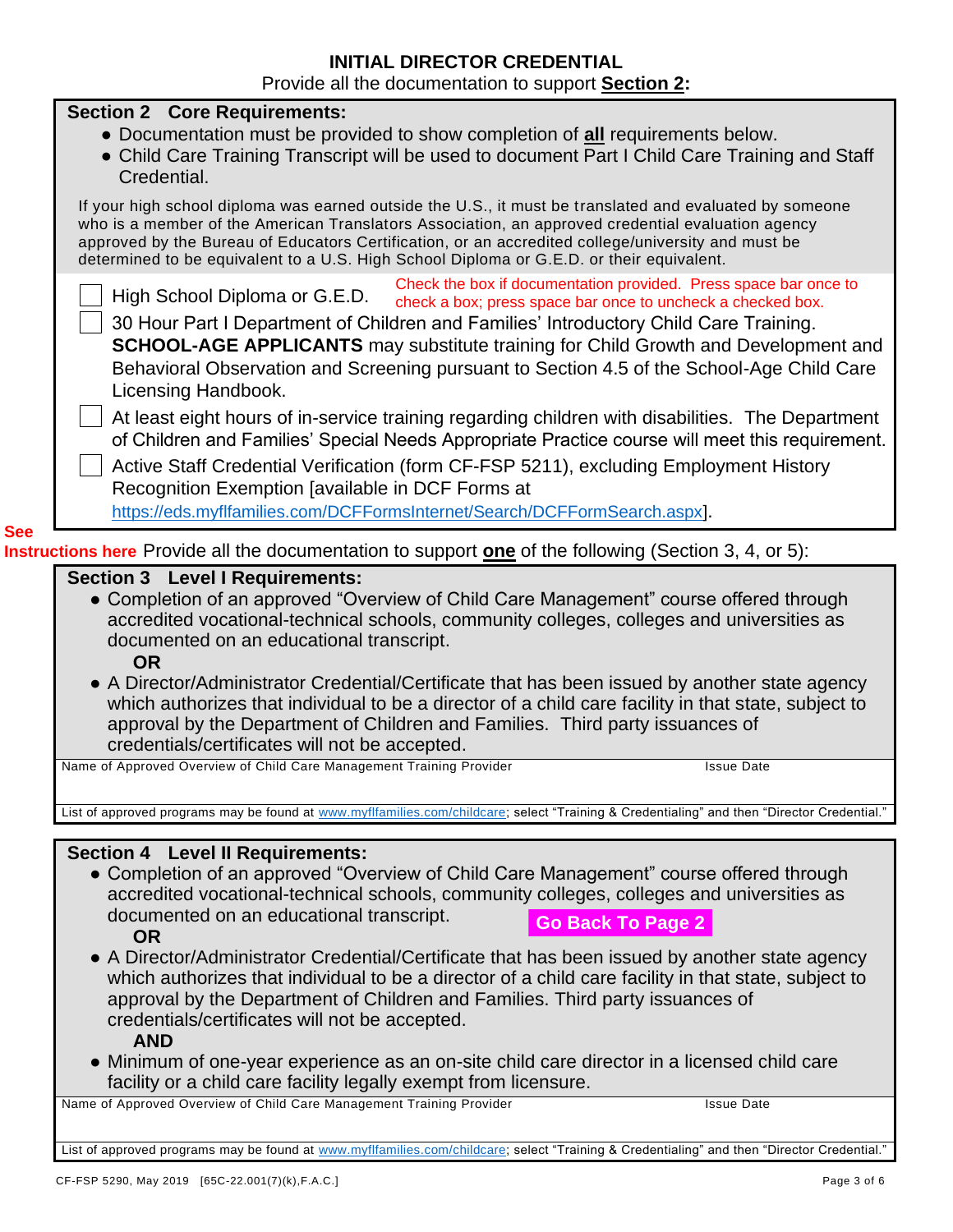#### **Section 5 Advanced Level Requirements:**

- Minimum of two years experience as an on-site child care director in a licensed child care facility or child care facility legally exempt from licensure. **AND**
- Complete **one** of the following:
	- Completion of an approved "Overview of Child Care Management" course offered through accredited vocational-technical schools, community colleges, colleges and universities as documented on an educational transcript; or,
	- Course may be substituted by successfully completing a three-credit college level course in Child Care Administration, Business Administration, or Education Administration, if **all** the other requirements are met; or,
	- A Director/Administrator Credential/Certificate that has agency which authorizes that individual to be a director of a child care facility in that state, subject to approval by the Department of Children and Families. Third party issuances of credentials/certificates will not be accepted.

**AND**

- Complete **one** of the following:
	- Associate degree or higher; or,
	- At least two three college credit courses in one of the following curriculum areas:
		- Child Care and Education Organizational Leadership
		- Child Care and Education Financial and Legal Issues

Name of Approved Overview of Child Care Management Training Provider **Internal 2008** Issue Date

• Child Care and Education Programming

| If your degree was earned outside the U.S., it must be evaluated by a credential evaluation agency |
|----------------------------------------------------------------------------------------------------|
| approved by the Bureau of Educators Certification or an accredited college/university and          |
| determined to be equivalent to a U.S. Degree.                                                      |

| . .<br>List of approved programs may be found at www.myflfamilies.com/childcare; select "Training & Credentialing" and then "Director Credential." |                     |  |                               |  |  |  |  |
|----------------------------------------------------------------------------------------------------------------------------------------------------|---------------------|--|-------------------------------|--|--|--|--|
|                                                                                                                                                    | <b>AND</b>          |  |                               |  |  |  |  |
|                                                                                                                                                    |                     |  |                               |  |  |  |  |
| Degree Earned - Area of Study                                                                                                                      | Name of Institution |  | <b>Graduation Date</b>        |  |  |  |  |
|                                                                                                                                                    | OR                  |  | <b>Go Back To Page 2</b>      |  |  |  |  |
| Name of Two Three Credit Courses                                                                                                                   | Name of Institution |  | <b>Course Completion Date</b> |  |  |  |  |
| າ                                                                                                                                                  |                     |  |                               |  |  |  |  |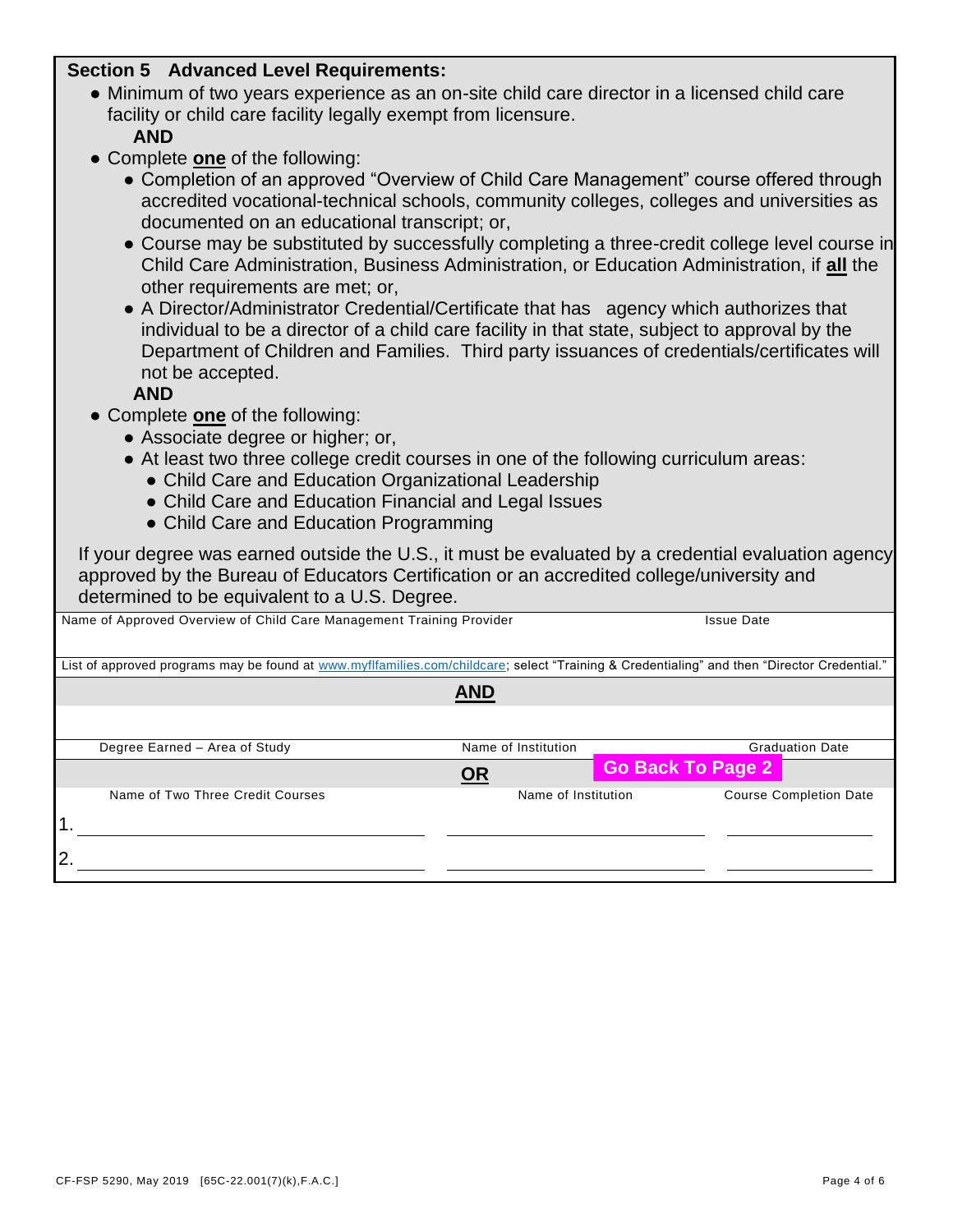## **RENEWAL DIRECTOR CREDENTIAL**

| Provide documentation verifying all requirements have been met (Section 6, 7, 8 and 9):                                                                                                                                                                                                                                                                                                                                                                                                                                                                                                                                                                                                                                                                                                                                                                                                                                                                                                                                                                                    |
|----------------------------------------------------------------------------------------------------------------------------------------------------------------------------------------------------------------------------------------------------------------------------------------------------------------------------------------------------------------------------------------------------------------------------------------------------------------------------------------------------------------------------------------------------------------------------------------------------------------------------------------------------------------------------------------------------------------------------------------------------------------------------------------------------------------------------------------------------------------------------------------------------------------------------------------------------------------------------------------------------------------------------------------------------------------------------|
| <b>Section 6 Director Credential Renewal Level:</b><br>If you are applying for a Director Credential Renewal for a higher level than your current<br>credential, you must submit additional documentation.                                                                                                                                                                                                                                                                                                                                                                                                                                                                                                                                                                                                                                                                                                                                                                                                                                                                 |
| Please select level.<br>Check the box if documentation provided.<br>Press space bar once to check a box; press<br>Level I<br>No additional documentation required.<br>space bar once to uncheck a checked box.                                                                                                                                                                                                                                                                                                                                                                                                                                                                                                                                                                                                                                                                                                                                                                                                                                                             |
| Level <sub>2</sub><br>One Year Experience as an active, onsite director (see page 1 for documentation of<br>experience requirements).<br><b>Go Back To Page 1</b><br><b>Advanced</b>                                                                                                                                                                                                                                                                                                                                                                                                                                                                                                                                                                                                                                                                                                                                                                                                                                                                                       |
| Two or more years' experience as an active, onsite director (see page 1 for<br>documentation of experience requirements).<br>Additional educational requirements (see page 4, Section 5 for Advanced level                                                                                                                                                                                                                                                                                                                                                                                                                                                                                                                                                                                                                                                                                                                                                                                                                                                                 |
| requirements).                                                                                                                                                                                                                                                                                                                                                                                                                                                                                                                                                                                                                                                                                                                                                                                                                                                                                                                                                                                                                                                             |
| Section 7 Active Staff Credential (No Documentation Required):<br>• Staff Credential Verifications must be active at the time of renewal.<br>• Child Care Training Transcript will be used to verify an active staff credential.                                                                                                                                                                                                                                                                                                                                                                                                                                                                                                                                                                                                                                                                                                                                                                                                                                           |
|                                                                                                                                                                                                                                                                                                                                                                                                                                                                                                                                                                                                                                                                                                                                                                                                                                                                                                                                                                                                                                                                            |
| <b>Section 8 Educational Requirement:</b><br>• Training must be completed within last five years. In-service hours, non-vocational class hours,<br>or coursework previously submitted to earn an initial/renewal credential will not be accepted.<br>Training must be under any of the following topic areas:<br>• DCF Approved Overview of Child Care Management course. (Coursework must be in<br>addition to that required for the original Florida Director Credential. If a Florida-approved<br>Overview of Child Care Management course was used to meet the requirements for an<br>initial Florida Director Credential, a Florida-approved Overview of Child Care Management<br>course cannot be used for renewal.)<br>Child Care and Education Leadership and Management.<br>• Child Care and Education Financial and Legal Issues.<br>• Child Care and Education Programming.<br>• Coursework completed to renew a State of Florida Teaching Certificate.<br>• Training must be completed through one of the following: Check one box, and provide documentation. |
|                                                                                                                                                                                                                                                                                                                                                                                                                                                                                                                                                                                                                                                                                                                                                                                                                                                                                                                                                                                                                                                                            |

Any combination of the above training hours. (For example: 1 college credit + 1.5 CEUs + 15 vocational hours).